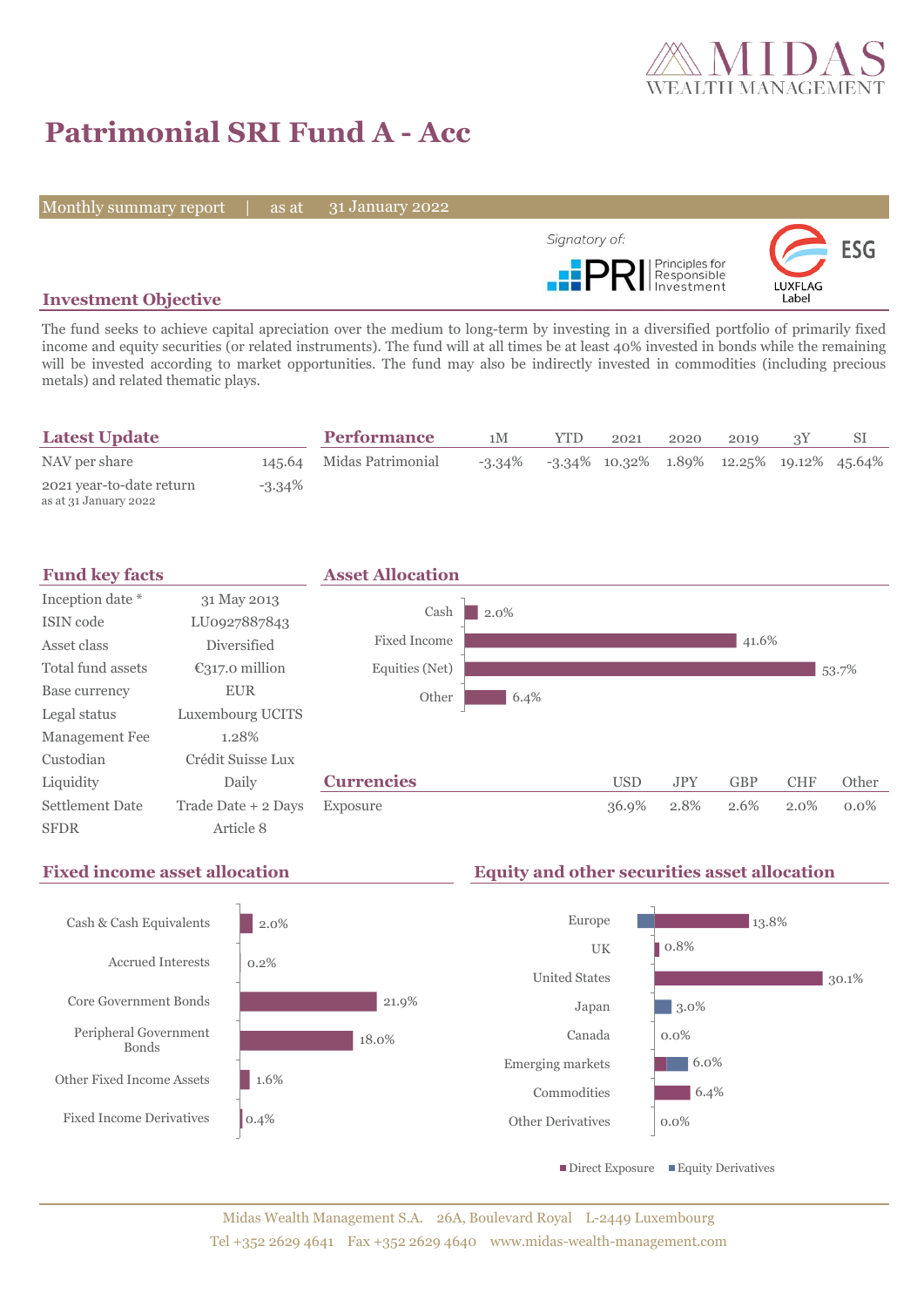

 $\Box$  9.1% 5.2%  $5.4\%$ 

 $6.4\%$ 3.8<sup>%</sup> 8.0% 0.0%

11.8% 16.1%

 $29.7%$ 

## **Patrimonial SRI Fund A - Acc**

Monthly summary report | as at

31 January 2022

| Top 10 fixed income holdings            | Rating     | Weight  |            | <b>Fixed income rating breakdown</b> |       |
|-----------------------------------------|------------|---------|------------|--------------------------------------|-------|
| BTPS: BTPS 1 07/15/22                   | BBB-       | 3.5%    |            |                                      |       |
| BUNDESSCHATZANW: BKO 0 03/11/22         | <b>AAA</b> | 3.2%    | AAA        |                                      | 31.1% |
| HELLENIC REPUBLI: GGB 4 3/8 08/01/22    | $BB-$      | $3.2\%$ | AA         | 15.7%                                |       |
| BTPS: BTPS 0.35 02/01/25                | BBB-       | 2.8%    | A          | 9.7%                                 |       |
| BUNDESSCHATZANW: BKO o 06/16/23         | AAA        | 2.5%    | <b>BBB</b> |                                      | 35.7% |
| SPANISH GOV'T: SPGB o 01/31/26          | $BBB+$     | 2.2%    | <b>BB</b>  | 7.8%                                 |       |
| IRISH GOVT : IRISH 1 05/15/26           | A          | 1.8%    | B          | $0.0\%$                              |       |
| SPANISH GOV'T: SPGB 0.4 04/30/22        | $BBB+$     | 1.7%    | <b>CCC</b> | $0.0\%$                              |       |
| FRANCE O.A.T.: FRTR 0 02/25/22          | AA         | 1.7%    |            |                                      |       |
| EUROPEAN INVT BK : EIB o $3/8$ o7/16/25 | AAA        | 1.6%    | <b>NR</b>  | $0.0\%$                              |       |

| Top 10 equity holdings         | Sector                        | Weight  | <b>Equity sector breakdown</b> |            |
|--------------------------------|-------------------------------|---------|--------------------------------|------------|
| <b>BROADCOM INC</b>            | <b>Information Technology</b> | $3.4\%$ | <b>Consumer Discretionary</b>  |            |
| <b>MICROSOFT CORP</b>          | <b>Information Technology</b> | 2.9%    | <b>Consumer Staples</b>        | 5.         |
| <b>APPLE INC</b>               | <b>Information Technology</b> | $2.3\%$ | Energy                         | .5.        |
| AMAZON.COM INC                 | <b>Consumer Discretionary</b> | $2.3\%$ | Financials                     |            |
| UNITEDHEALTH GROUP INC         | Health Care                   | 2.2%    | Health Care                    |            |
| <b>IQVIA HOLDINGS INC</b>      | Health Care                   | 2.2%    | <b>Information Technology</b>  |            |
| <b>MARVELL TECHNOLOGIES</b>    | <b>Information Technology</b> | 1.8%    | Industrials<br>Materials       | - 6<br>3.8 |
| <b>BANK OF AMERICA CORP</b>    | Financials                    | $1.7\%$ | <b>Communication Services</b>  |            |
| <b>JPMORGAN CHASE &amp; CO</b> | Financials                    | 1.7%    | Utilities                      | $0.0\%$    |
| <b>FREY</b>                    | <b>Real Estate</b>            | 1.6%    | <b>Real Estate</b>             | 4.5        |

## **Thematics breakdown Top other holdings**



| ETFS PHYSICAL GOLD                           | 6.3% |
|----------------------------------------------|------|
| iShares EURO STOXX Banks 30-15 UCITS ET 1.7% |      |
| Allianz China A-Shares                       | 0.9% |

Real Estate 4.5%

#### **ESG Ratings**

Breakdown of holdings (datasource: Thomson Reuters, ISS)